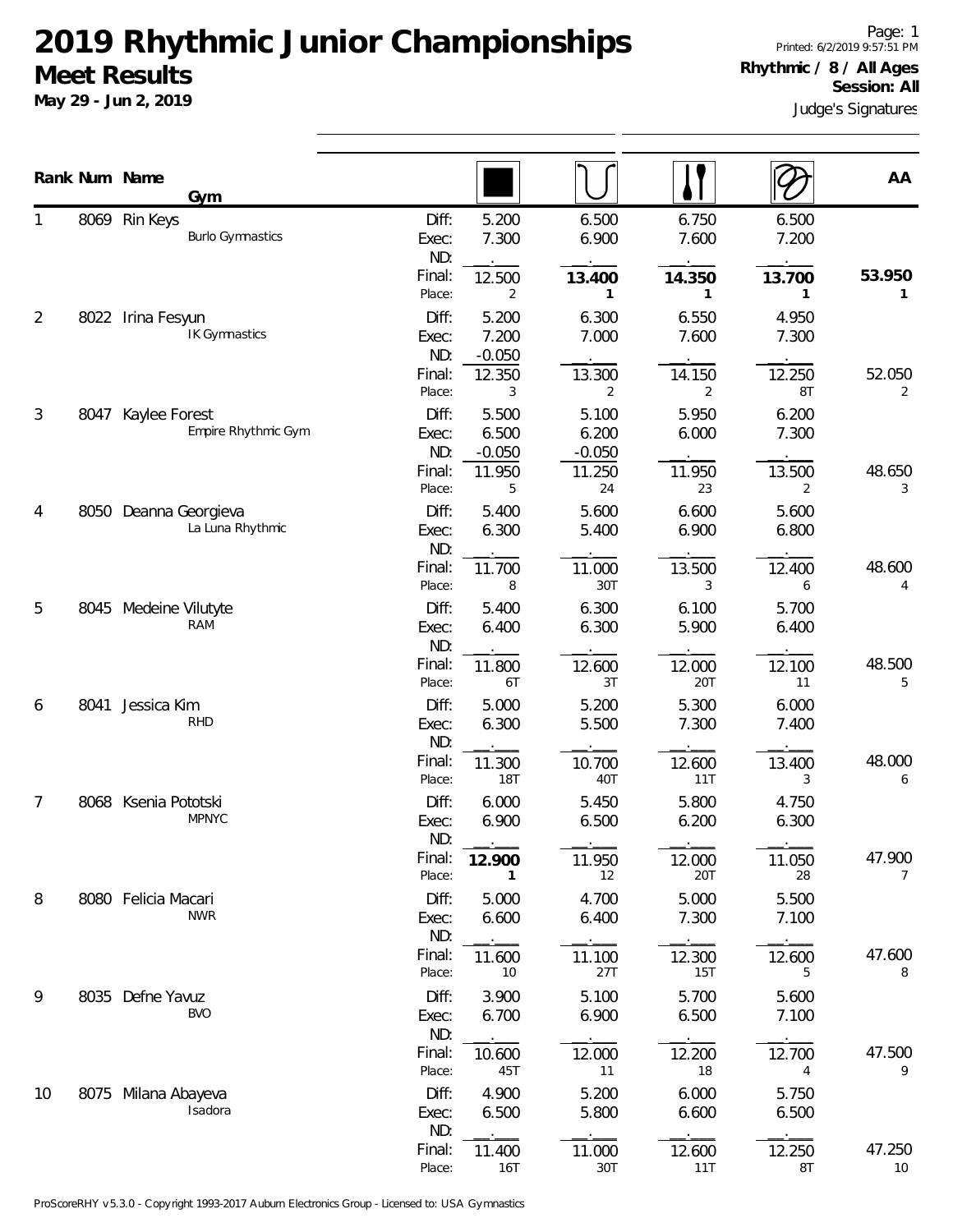|     |      | Rank Num Name<br><b>Gym</b>                 |                                 |                            |                            |                          |                            | AA            |
|-----|------|---------------------------------------------|---------------------------------|----------------------------|----------------------------|--------------------------|----------------------------|---------------|
| 11  |      | 8055 Sophia Pyrig<br>Miami Gymnastics       | Diff:<br>Exec:<br>ND:<br>Final: | 4.300<br>6.200<br>10.500   | 5.900<br>6.500<br>12.400   | 5.250<br>7.100<br>12.350 | 5.700<br>6.200<br>11.900   | 47.150        |
| 12  |      | 8072 Angelina Lin<br>California Rhythms     | Place:<br>Diff:<br>Exec:<br>ND: | 47T<br>4.700<br>6.100      | 7<br>5.850<br>6.200        | 14<br>5.100<br>7.000     | 16<br>5.450<br>6.600       | 11            |
|     |      |                                             | Final:<br>Place:                | 10.800<br>37T              | 12.050<br>10               | 12.100<br>19             | 12.050<br>12               | 47.000<br>12  |
| 13T |      | 8077 Sofiya Monastyrska<br>La Luna Rhythmic | Diff:<br>Exec:<br>ND:           | 5.000<br>6.100             | 6.100<br>6.400             | 5.500<br>6.300           | 5.700<br>5.700             |               |
|     |      |                                             | Final:<br>Place:                | 11.100<br>25T              | 12.500<br>5T               | 11.800<br>25             | 11.400<br><b>19T</b>       | 46.800<br>13T |
| 13T |      | 8064 Anastassia Kim<br>Prima Rhythmic       | Diff:<br>Exec:<br>ND:           | 5.000<br>7.300             | 5.400<br>6.300             | 5.200<br>7.100           | 5.500<br>5.000             |               |
|     |      |                                             | Final:<br>Place:                | 12.300<br>4                | 11.700<br>14               | 12.300<br>15T            | 10.500<br>35               | 46.800<br>13T |
| 15T |      | 8012 Elena Bui<br><b>MHG</b>                | Diff:<br>Exec:<br>ND:           | 5.300<br>6.200             | 4.700<br>5.800             | 6.200<br>6.600           | 5.000<br>6.200             |               |
|     |      |                                             | Final:<br>Place:                | 11.500<br>11T              | 10.500<br>44T              | 12.800<br>6              | 11.200<br>23T              | 46.000<br>15T |
| 15T | 8039 | Alice Weinstein<br>Isadora                  | Diff:<br>Exec:<br>ND:           | 4.600<br>6.300             | 5.850<br>5.700             | 5.900<br>6.100           | 5.850<br>5.700             |               |
|     |      |                                             | Final:<br>Place:                | 10.900<br>33T              | 11.550<br><b>16T</b>       | 12.000<br>20T            | 11.550<br>18               | 46.000<br>15T |
| 17  |      | 8046 Alisa Semenova<br><b>ISRG</b>          | Diff:<br>Exec:<br>ND:           | 4.400<br>6.600             | 4.600<br>6.300<br>$-0.050$ | 5.700<br>7.200           | 5.350<br>5.900<br>$-0.050$ |               |
|     |      |                                             | Final:<br>Place:                | 11.000<br>30T              | 10.850<br>36T              | 12.900<br>5              | 11.200<br>23T              | 45.950<br>17  |
| 18  |      | 8062 Anna Shuvalova<br>Liberty Academy      | Diff:<br>Exec:<br>ND:           | 5.050<br>6.100             | 5.700<br>5.300             | 6.350<br>6.400           | 5.400<br>5.600             |               |
|     |      |                                             | Final:<br>Place:                | 11.150<br>23T              | 11.000<br>30T              | 12.750<br>7T             | 11.000<br>29               | 45.900<br>18  |
| 19  |      | 8083 Effie Davlatov<br><b>NSR</b>           | Diff:<br>Exec:<br>ND:           | 4.750<br>6.300             | 4.650<br>6.000             | 5.750<br>7.000           | 5.300<br>6.000             |               |
|     |      |                                             | Final:<br>Place:                | 11.050<br>29               | 10.650<br>42T              | 12.750<br>7T             | 11.300<br>21T              | 45.750<br>19  |
| 20  |      | 8084 Alexandra Leone<br>Iliana Rhythmic     | Diff:<br>Exec:<br>ND:           | 5.000<br>6.400<br>$-0.100$ | 5.700<br>6.900             | 4.500<br>6.000           | 5.200<br>6.100             |               |
|     |      |                                             | Final:<br>Place:                | 11.300<br><b>18T</b>       | 12.600<br>3T               | 10.500<br>45             | 11.300<br>21T              | 45.700<br>20  |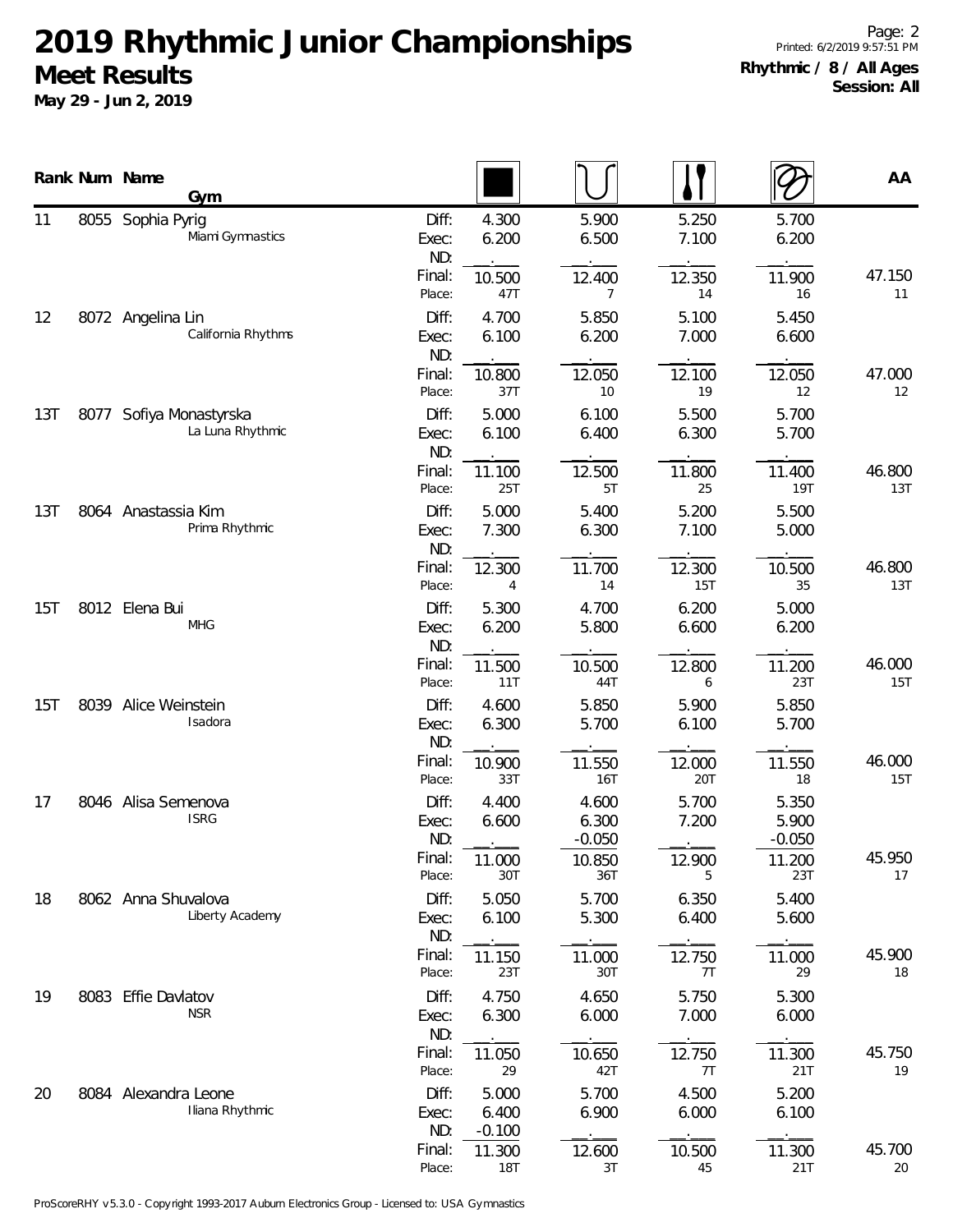|     |      | Rank Num Name<br>Gym                            |                                                     |                            |                            |                | AA            |
|-----|------|-------------------------------------------------|-----------------------------------------------------|----------------------------|----------------------------|----------------|---------------|
| 21  |      | 8019 Emily Nisnevich<br><b>Burlo Gymnastics</b> | Diff:<br>5.300<br>5.800<br>Exec:<br>ND:             | 5.050<br>5.700             | 6.600<br>6.100             | 5.750<br>4.900 |               |
|     |      |                                                 | Final:<br>11.100<br>25T<br>Place:                   | 10.750<br>39               | 12.700<br>9T               | 10.650<br>34   | 45.200<br>21  |
| 22  | 8057 | Sophia O'Neil<br>Elegance Gymnastics            | Diff:<br>5.250<br>6.000<br>Exec:<br>ND:             | 4.400<br>4.700             | 6.300<br>6.400             | 5.100<br>6.900 |               |
|     |      | Final:<br>11.250<br>22<br>Place:                | 9.100<br>65                                         | 12.700<br>9T               | 12.000<br>13T              | 45.050<br>22   |               |
| 23  |      | 8058 Chloe Lee<br><b>RHD</b>                    | Diff:<br>5.350<br>6.100<br>Exec:<br>ND:             | 5.100<br>4.400             | 5.600<br>6.100             | 6.050<br>6.300 |               |
|     |      |                                                 | Final:<br>11.450<br>Place:<br>14T                   | 9.500<br>62                | 11.700<br>26               | 12.350<br>7    | 45.000<br>23  |
| 24  |      | 8031 Joy Sha<br><b>NWR</b>                      | Diff:<br>4.900<br>6.600<br>Exec:<br>ND:<br>$-0.050$ | 5.700<br>6.200             | 5.800<br>5.500             | 5.100<br>5.100 |               |
|     |      |                                                 | Final:<br>11.450<br>14T<br>Place:                   | 11.900<br>13               | 11.300<br>31T              | 10.200<br>38T  | 44.850<br>24  |
| 25T |      | 8007 Caterina Miotto<br>North-East Rhythmics    | Diff:<br>4.600<br>6.900<br>Exec:<br>ND:             | 5.200<br>6.900             | 4.200<br>6.200             | 4.600<br>6.200 |               |
|     |      |                                                 | Final:<br>11.500<br>Place:<br>11T                   | 12.100<br>8T               | 10.400<br>47T              | 10.800<br>30   | 44.800<br>25T |
| 25T |      | 8036 Lucia Borja<br><b>IK Gymnastics</b>        | Diff:<br>5.100<br>5.300<br>Exec:<br>ND:             | 5.350<br>6.000<br>$-0.050$ | 5.800<br>5.400<br>$-0.100$ | 5.100<br>6.900 |               |
|     |      |                                                 | Final:<br>10.400<br>50T<br>Place:                   | 11.300<br>23               | 11.100<br>36               | 12.000<br>13T  | 44.800<br>25T |
| 27  |      | 8082 Mischa Kautzman<br><b>Burlo Gymnastics</b> | Diff:<br>5.100<br>6.200<br>Exec:<br>ND:             | 5.450<br>5.700             | 6.150<br>6.300             | 5.150<br>4.600 |               |
|     |      |                                                 | Final:<br>11.300<br>18T<br>Place:                   | 11.150<br>26               | 12.450<br>13               | 9.750<br>47    | 44.650<br>27  |
| 28  |      | 8024 Lucia Feldstein<br><b>SDR</b>              | Diff:<br>4.500<br>5.700<br>Exec:<br>ND:             | 6.300<br>6.200             | 5.750<br>5.300             | 4.750<br>6.000 |               |
|     |      |                                                 | Final:<br>10.200<br>Place:<br>56T                   | 12.500<br>5T               | 11.050<br>37               | 10.750<br>31   | 44.500<br>28  |
| 29  |      | 8016 Cordelia Loomis<br><b>RHD</b>              | Diff:<br>4.700<br>Exec:<br>6.200<br>ND:<br>$-0.050$ | 4.600<br>5.700             | 5.600<br>5.600             | 5.850<br>5.900 |               |
|     |      |                                                 | Final:<br>10.850<br>Place:<br>36                    | 10.300<br>50T              | 11.200<br>35               | 11.750<br>17   | 44.100<br>29  |
| 30  |      | 8053 Valentina Moya<br>CHR                      | Diff:<br>4.100<br>6.000<br>Exec:<br>ND:             | 5.550<br>5.300             | 6.500<br>6.600             | 5.400<br>4.600 |               |
|     |      |                                                 | Final:<br>10.100<br>Place:<br>60                    | 10.850<br>36T              | 13.100<br>4                | 10.000<br>42T  | 44.050<br>30  |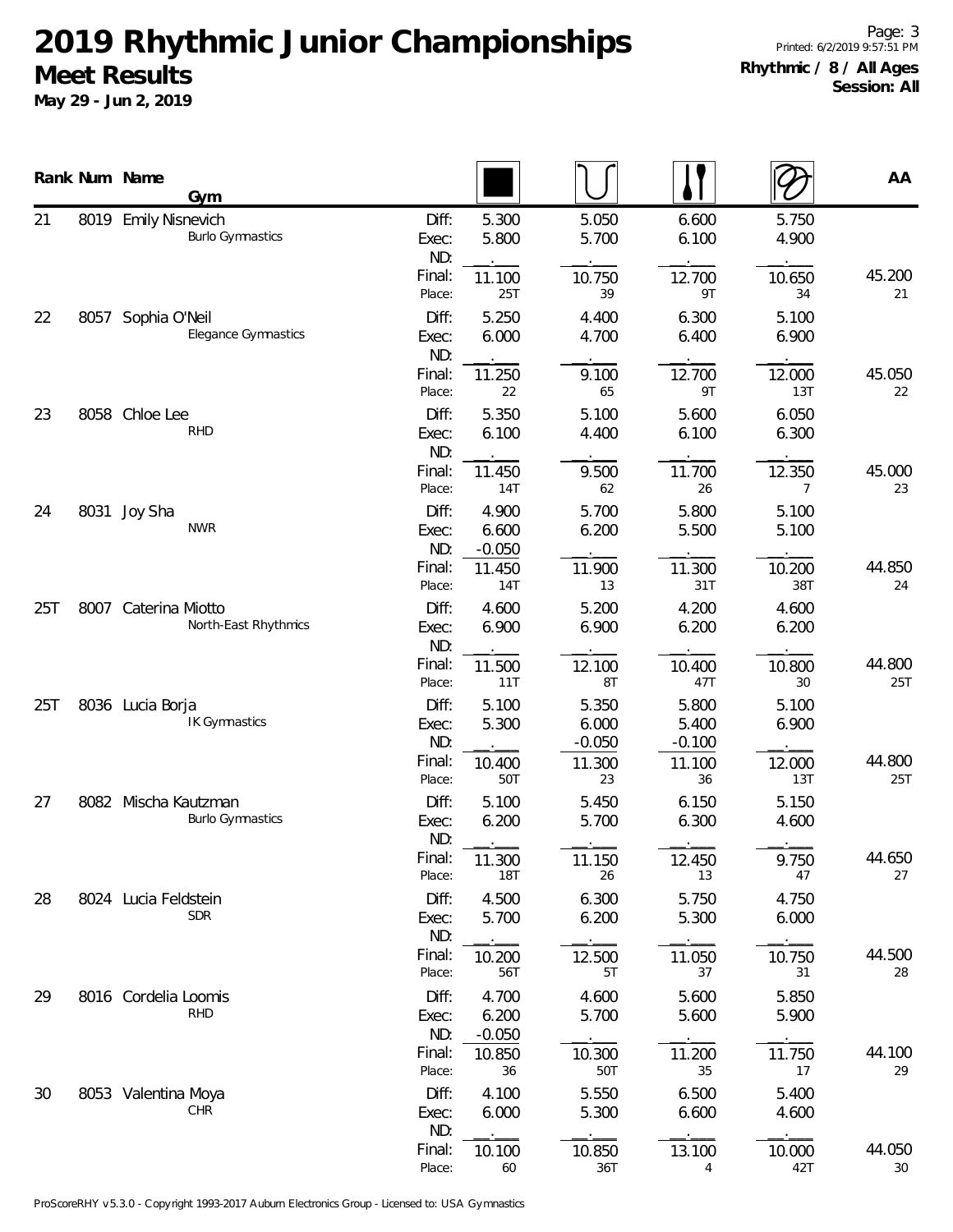|     |      | Rank Num Name<br>Gym                                  |                       |                |                |                            |                            | AA            |
|-----|------|-------------------------------------------------------|-----------------------|----------------|----------------|----------------------------|----------------------------|---------------|
| 31  |      | 8015 Jessie Ma<br>North-East Rhythmics                | Diff:<br>Exec:<br>ND: | 4.550<br>7.100 | 4.050<br>6.900 | 5.300<br>7.000             | 4.000<br>5.000             |               |
|     |      |                                                       | Final:<br>Place:      | 11.650<br>9    | 10.950<br>34   | 12.300<br>15T              | 9.000<br>61                | 43.900<br>31  |
| 32  |      | 8033 Katrine Sakhnov<br>La Luna Rhythmic              | Diff:<br>Exec:<br>ND: | 4.400<br>5.100 | 5.800<br>6.300 | 5.550<br>4.500<br>$-0.050$ | 6.050<br>6.100             |               |
|     |      | Final:<br>Place:                                      | 9.500<br>69T          | 12.100<br>8T   | 10.000<br>57   | 12.150<br>10               | 43.750<br>32               |               |
| 33  |      | 8054 Zlata Kogan<br>Isadora                           | Diff:<br>Exec:<br>ND: | 5.000<br>6.100 | 5.850<br>5.700 | 5.400<br>5.500             | 4.400<br>5.500             |               |
|     |      |                                                       | Final:<br>Place:      | 11.100<br>25T  | 11.550<br>16T  | 10.900<br>38T              | 9.900<br>44T               | 43.450<br>33  |
| 34  |      | 8070 Sophia Volkov<br><b>NSR</b>                      | Diff:<br>Exec:<br>ND: | 4.500<br>6.500 | 4.150<br>6.000 | 4.800<br>5.500             | 5.550<br>6.400             |               |
|     |      |                                                       | Final:<br>Place:      | 11.000<br>30T  | 10.150<br>54T  | 10.300<br>52T              | 11.950<br>15               | 43.400<br>34  |
| 35  | 8059 | Dimitra Konstantopoulou<br>RAL                        | Diff:<br>Exec:<br>ND: | 4.650<br>6.100 | 5.800<br>5.600 | 5.400<br>5.400             | 4.550<br>5.700             |               |
|     |      |                                                       | Final:<br>Place:      | 10.750<br>40   | 11.400<br>22   | 10.800<br>41T              | 10.250<br>37               | 43.200<br>35  |
| 36  |      | 8003 Malia Moon<br><b>SDA</b>                         | Diff:<br>Exec:<br>ND: | 5.400<br>6.400 | 5.000<br>5.700 | 4.800<br>5.900             | 4.700<br>5.000             |               |
|     |      |                                                       | Final:<br>Place:      | 11.800<br>6T   | 10.700<br>40T  | 10.700<br>43T              | 9.700<br>48T               | 42.900<br>36  |
| 37  |      | 8023 Isabella Wilson<br>Liberty Academy               | Diff:<br>Exec:<br>ND: | 4.300<br>6.600 | 4.100<br>6.400 | 5.300<br>6.000             | 4.900<br>5.000             |               |
|     |      |                                                       | Final:<br>Place:      | 10.900<br>33T  | 10.500<br>44T  | 11.300<br>31T              | 9.900<br>44T               | 42.600<br>37  |
| 38  |      | 8030 Camila Loikova<br>Liberty Academy                | Diff:<br>Exec:<br>ND: | 3.800<br>6.400 | 5.200<br>6.000 | 5.000<br>5.900             | 5.100<br>4.900             |               |
|     |      |                                                       | Final:<br>Place:      | 10.200<br>56T  | 11.200<br>25   | 10.900<br>38T              | 10.000<br>42T              | 42.300<br>38  |
| 39  |      | 8028 Veronika Klyuchkovska<br><b>Burlo Gymnastics</b> | Diff:<br>Exec:<br>ND: | 4.550<br>6.400 | 5.500<br>6.100 | 4.700<br>4.900             | 5.100<br>5.100<br>$-0.100$ |               |
|     |      |                                                       | Final:<br>Place:      | 10.950<br>32   | 11.600<br>15   | 9.600<br>61                | 10.100<br>41               | 42.250<br>39  |
| 40T | 8078 | Isabella Lee<br>Mgra                                  | Diff:<br>Exec:<br>ND: | 4.500<br>6.200 | 5.450<br>6.100 | 4.150<br>6.200             | 4.300<br>5.300             |               |
|     |      |                                                       | Final:<br>Place:      | 10.700<br>41T  | 11.550<br>16T  | 10.350<br>$51\,$           | 9.600<br>51T               | 42.200<br>40T |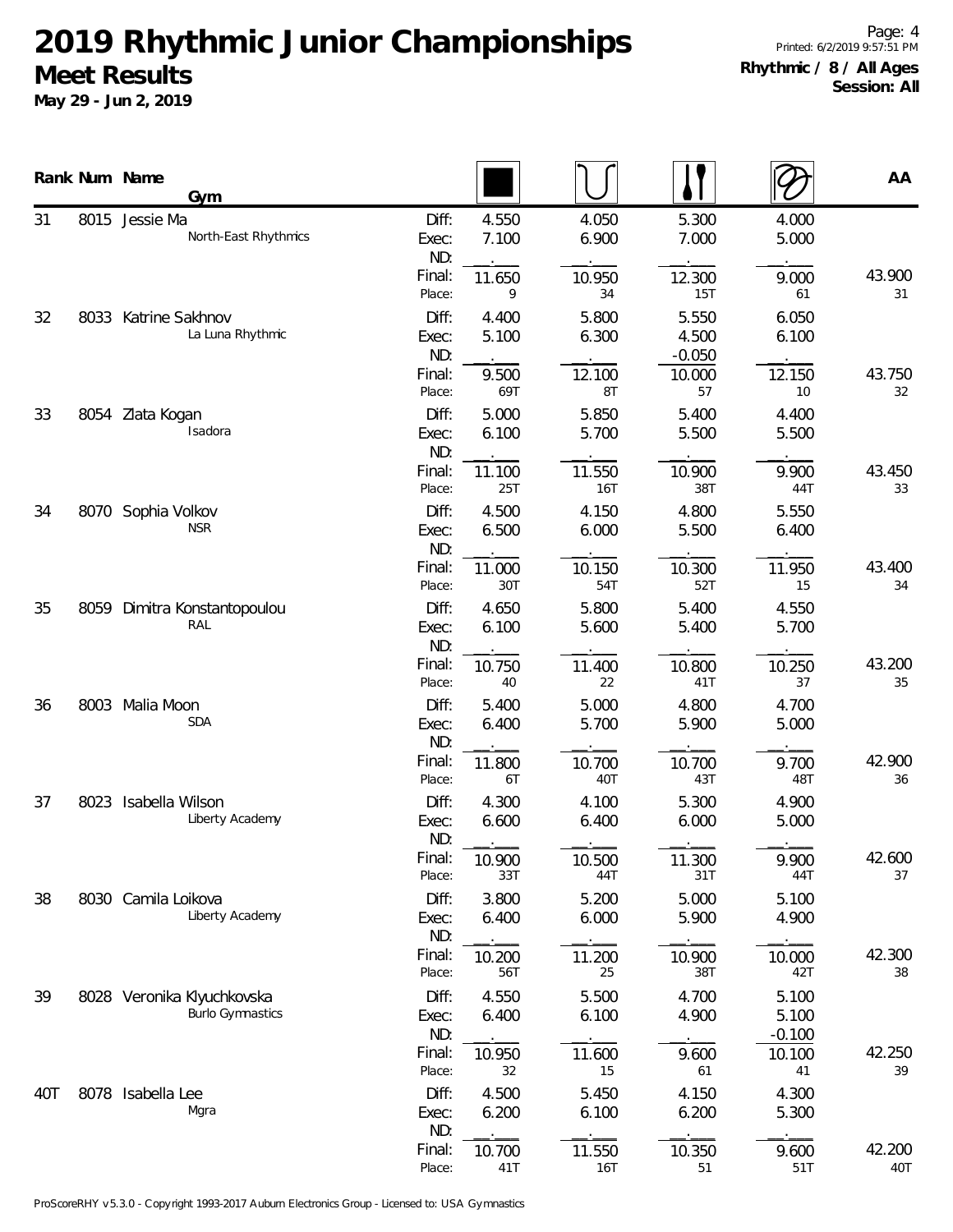|     |      | Rank Num Name<br>Gym                       |                                 |                          |                                      |                                      |                                     | AA            |
|-----|------|--------------------------------------------|---------------------------------|--------------------------|--------------------------------------|--------------------------------------|-------------------------------------|---------------|
| 40T | 8076 | Elena Klimashova<br><b>RSGA</b>            | Diff:<br>Exec:<br>ND:           | 4.000<br>6.500           | 4.200<br>6.200                       | 4.100<br>6.000                       | 4.600<br>6.600                      |               |
|     |      |                                            | Final:<br>Place:                | 10.500<br>47T            | 10.400<br>48T                        | 10.100<br>56                         | 11.200<br>23T                       | 42.200<br>40T |
| 42T | 8021 | Bella Gonzalez<br><b>Burlo Gymnastics</b>  | Diff:<br>Exec:<br>ND:<br>Final: | 4.800<br>6.300<br>11.100 | 5.650<br>5.100<br>$-0.100$<br>10.650 | 5.550<br>6.400<br>$-0.050$<br>11.900 | 2.850<br>5.700<br>$-0.050$<br>8.500 | 42.150        |
| 42T |      | 8017 Allison Fu<br><b>MHG</b>              | Place:<br>Diff:<br>Exec:<br>ND: | 25T<br>4.900<br>6.600    | 42T<br>4.250<br>4.700                | 24<br>5.300<br>5.000                 | 65T<br>4.600<br>6.800               | 42T           |
|     |      |                                            | Final:<br>Place:                | 11.500<br>11T            | 8.950<br>67                          | 10.300<br>52T                        | 11.400<br><b>19T</b>                | 42.150<br>42T |
| 44  | 8067 | Elizabeth Semenova<br>Prima Rhythmic       | Diff:<br>Exec:<br>ND:           | 4.150<br>6.300           | 3.950<br>6.200                       | 4.600<br>6.700                       | 4.400<br>5.800                      |               |
|     |      |                                            | Final:<br>Place:                | 10.450<br>49             | 10.150<br>54T                        | 11.300<br>31T                        | 10.200<br>38T                       | 42.100<br>44  |
| 45  |      | 8063 Amelia Boohoff<br>Liberty Academy     | Diff:<br>Exec:<br>ND:           | 4.600<br>5.800           | 5.500<br>6.000                       | 4.700<br>5.700                       | 3.900<br>5.800                      |               |
|     |      |                                            | Final:<br>Place:                | 10.400<br>50T            | 11.500<br>19T                        | 10.400<br>47T                        | 9.700<br>48T                        | 42.000<br>45  |
| 46  | 8061 | Emma Bukatar<br>Empire Rhythmic Gym        | Diff:<br>Exec:<br>ND:           | 4.750<br>6.400           | 3.500<br>4.500                       | 5.450<br>6.200                       | 5.100<br>6.100<br>$-0.100$          |               |
|     |      |                                            | Final:<br>Place:                | 11.150<br>23T            | 8.000<br>77T                         | 11.650<br>27                         | 11.100<br>27                        | 41.900<br>46  |
| 47  |      | 8065 Alina Troyanker<br>California Rhythms | Diff:<br>Exec:<br>ND:           | 4.400<br>5.500           | 5.800<br>4.700<br>$-0.050$           | 5.500<br>6.100                       | 5.100<br>4.800                      |               |
|     |      |                                            | Final:<br>Place:                | 9.900<br>62T             | 10.450<br>46T                        | 11.600<br>28T                        | 9.900<br>44T                        | 41.850<br>47  |
| 48T |      | 8040 Julia Lahdensuo<br>Nova               | Diff:<br>Exec:<br>ND:           | 4.300<br>6.600           | 4.900<br>6.600                       | 5.000<br>4.000                       | 4.900<br>5.500<br>$-0.050$          |               |
|     |      |                                            | Final:<br>Place:                | 10.900<br>33T            | 11.500<br><b>19T</b>                 | 9.000<br>67                          | 10.350<br>36                        | 41.750<br>48T |
| 48T | 8027 | Marina Perevozchikova<br><b>CTR</b>        | Diff:<br>Exec:<br>ND:           | 5.000<br>5.700           | 5.000<br>6.000                       | 4.550<br>4.300                       | 5.300<br>5.900                      |               |
|     |      |                                            | Final:<br>Place:                | 10.700<br>41T            | 11.000<br>30T                        | 8.850<br>68                          | 11.200<br>23T                       | 41.750<br>48T |
| 50  |      | 8032 Alina Prikhodchenko<br>Rhythmic Art   | Diff:<br>Exec:<br>ND:           | 4.000<br>5.600           | 4.700<br>5.500                       | 5.400<br>6.200                       | 4.750<br>5.400                      |               |
|     |      |                                            | Final:<br>Place:                | 9.600<br>67T             | 10.200<br>52T                        | 11.600<br>28T                        | 10.150<br>40                        | 41.550<br>50  |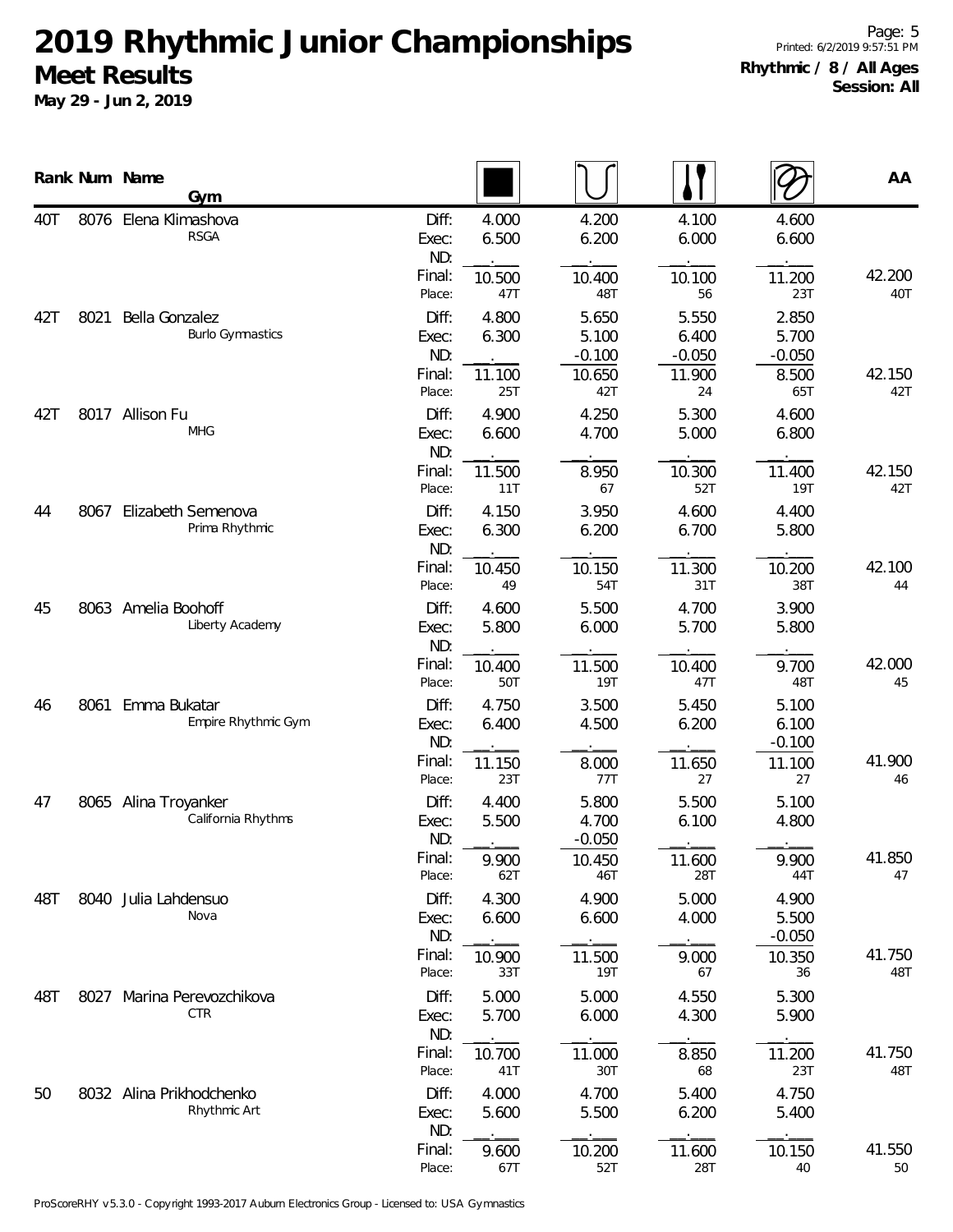|    |      | Rank Num Name<br>Gym                      |                       |                            |                |                            |                            | AA           |
|----|------|-------------------------------------------|-----------------------|----------------------------|----------------|----------------------------|----------------------------|--------------|
| 51 | 8048 | Bella Fleischer<br><b>NSR</b>             | Diff:<br>Exec:<br>ND: | 4.600<br>5.700             | 4.850<br>6.200 | 4.600<br>6.100             | 4.450<br>5.000             |              |
|    |      |                                           | Final:<br>Place:      | 10.300<br>55               | 11.050<br>29   | 10.700<br>43T              | 9.450<br>54T               | 41.500<br>51 |
| 52 | 8074 | Sophie Speath<br><b>IK Gymnastics</b>     | Diff:<br>Exec:<br>ND: | 4.800<br>6.000             | 5.250<br>5.200 | 4.300<br>5.100             | 4.200<br>6.500             |              |
|    |      | Final:<br>Place:                          | 10.800<br>37T         | 10.450<br>46T              | 9.400<br>63T   | 10.700<br>32T              | 41.350<br>52               |              |
| 53 | 8049 | Janie Ye<br>Twin Cities Rhythmic          | Diff:<br>Exec:<br>ND: | 4.000<br>5.900             | 5.700<br>5.400 | 5.350<br>5.900             | 4.400<br>4.400             |              |
|    |      |                                           | Final:<br>Place:      | 9.900<br>62T               | 11.100<br>27T  | 11.250<br>34               | 8.800<br>62                | 41.050<br>53 |
| 54 |      | 8006 Alisa Beyzin<br>M&N                  | Diff:<br>Exec:<br>ND: | 4.500<br>6.300             | 4.300<br>6.000 | 5.000<br>5.200             | 3.400<br>5.700             |              |
|    |      |                                           | Final:<br>Place:      | 10.800<br>37T              | 10.300<br>50T  | 10.200<br>55               | 9.100<br>59T               | 40.400<br>54 |
| 55 |      | 8066 Anastasia Slipets<br>Liberty Academy | Diff:<br>Exec:<br>ND: | 5.100<br>6.300             | 4.500<br>4.700 | 4.950<br>5.500             | 4.300<br>4.900             |              |
|    |      |                                           | Final:<br>Place:      | 11.400<br>16T              | 9.200<br>64    | 10.450<br>46               | 9.200<br>58                | 40.250<br>55 |
| 56 | 8001 | Glika Mitro<br>La Luna Rhythmic           | Diff:<br>Exec:<br>ND: | 4.700<br>5.500             | 4.900<br>6.000 | 4.700<br>4.400             | 4.200<br>5.400             |              |
|    |      |                                           | Final:<br>Place:      | 10.200<br>56T              | 10.900<br>35   | 9.100<br>66                | 9.600<br>51T               | 39.800<br>56 |
| 57 |      | 8029 Yana Kovalkova<br>IK Gymnastics      | Diff:<br>Exec:<br>ND: | 4.600<br>6.100             | 4.500<br>5.200 | 4.600<br>5.300             | 3.800<br>5.700<br>$-0.050$ |              |
|    |      |                                           | Final:<br>Place:      | 10.700<br>41T              | 9.700<br>60T   | 9.900<br>58T               | 9.450<br>54T               | 39.750<br>57 |
| 58 |      | 8009 Monique Kestel<br>Iliana Rhythmic    | Diff:<br>Exec:<br>ND: | 4.200<br>6.600<br>$-0.150$ | 4.300<br>5.600 | 3.700<br>4.500<br>$-0.100$ | 4.300<br>6.400             |              |
|    |      |                                           | Final:<br>Place:      | 10.650<br>44               | 9.900<br>56    | 8.100<br>72T               | 10.700<br>32T              | 39.350<br>58 |
| 59 | 8071 | Tatyana Zhebrun<br>Iliana Rhythmic        | Diff:<br>Exec:<br>ND: | 4.800<br>5.800             | 4.500<br>5.900 | 4.000<br>4.200<br>$-0.100$ | 4.200<br>5.400             |              |
|    |      |                                           | Final:<br>Place:      | 10.600<br>45T              | 10.400<br>48T  | 8.100<br>72T               | 9.600<br>51T               | 38.700<br>59 |
| 60 |      | 8034 Kayla Chan<br>Rose City              | Diff:<br>Exec:<br>ND: | 4.400<br>6.900             | 4.100<br>6.100 | 4.600<br>5.800             | 3.650<br>3.000             |              |
|    |      |                                           | Final:<br>Place:      | 11.300<br>18T              | 10.200<br>52T  | 10.400<br>47T              | 6.650<br>80                | 38.550<br>60 |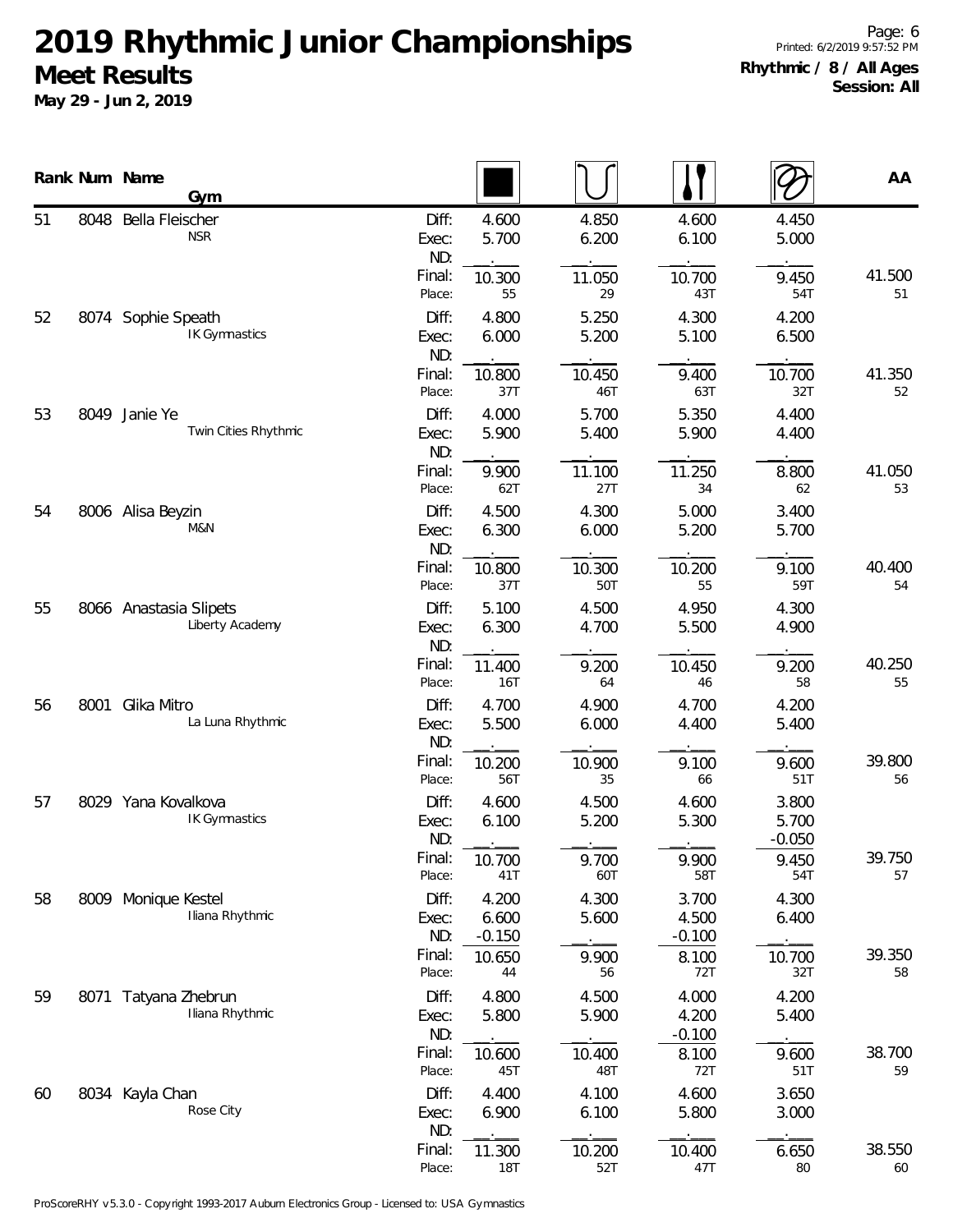|    |      | Rank Num Name<br>Gym                      |                                           |                                |                                |                                |                                           | AA           |
|----|------|-------------------------------------------|-------------------------------------------|--------------------------------|--------------------------------|--------------------------------|-------------------------------------------|--------------|
| 61 |      | 8020 Jas Yu<br>La Luna Rhythmic           | Diff:<br>Exec:<br>ND:<br>Final:<br>Place: | 4.400<br>5.500<br>9.900<br>62T | 5.950<br>5.500<br>11.450<br>21 | 4.550<br>5.000<br>9.550<br>62  | 3.750<br>3.900<br>$-0.150$<br>7.500<br>75 | 38.400<br>61 |
| 62 |      | 8025 Sophia Miller<br>IK Gymnastics       | Diff:<br>Exec:<br>ND:                     | 3.850<br>5.600<br>$-0.050$     | 4.300<br>5.500                 | 4.750<br>5.500                 | 3.150<br>5.300                            |              |
| 63 | 8004 | Mia Donato<br>ANS                         | Final:<br>Place:<br>Diff:<br>Exec:        | 9.400<br>73T<br>4.200<br>6.200 | 9.800<br>58<br>4.050<br>5.800  | 10.250<br>54<br>3.700<br>4.200 | 8.450<br>68<br>4.100<br>5.600             | 37.900<br>62 |
|    |      |                                           | ND:<br>Final:<br>Place:                   | $-0.050$<br>10.350<br>54       | 9.850<br>57                    | $-0.200$<br>7.700<br>77T       | 9.700<br>48T                              | 37.600<br>63 |
| 64 |      | 8044 Julia Bridget Bosen<br>Vitrychenko   | Diff:<br>Exec:<br>ND:                     | 4.350<br>5.500                 | 3.700<br>4.600                 | 5.800<br>5.700                 | 3.600<br>4.200<br>$-0.050$                |              |
| 65 |      | 8008 Hyemin Lee<br>Rose City              | Final:<br>Place:<br>Diff:<br>Exec:        | 9.850<br>65<br>3.600<br>6.600  | 8.300<br>74T<br>4.050<br>5.700 | 11.500<br>30<br>3.800<br>4.200 | 7.750<br>70T<br>3.800<br>5.300            | 37.400<br>64 |
|    |      |                                           | ND:<br>Final:<br>Place:                   | 10.200<br>56T                  | 9.750<br>59                    | 8.000<br>74                    | 9.100<br>59T                              | 37.050<br>65 |
| 66 |      | 8002 Ruth Baek<br>ESCX                    | Diff:<br>Exec:<br>ND:<br>Final:           | 4.100<br>4.800<br>8.900        | 3.650<br>5.000<br>8.650        | 4.850<br>6.000<br>10.850       | 4.000<br>4.500<br>8.500                   | 36.900       |
| 67 |      | 8056 Lexi Papp<br>ANS                     | Place:<br>Diff:<br>Exec:<br>ND:           | 78<br>4.300<br>4.900           | 70<br>5.200<br>5.600           | 40<br>4.300<br>5.100           | 65T<br>3.700<br>3.300                     | 66           |
|    |      |                                           | Final:<br>Place:                          | 9.200<br>77                    | 10.800<br>38                   | 9.400<br>63T                   | 7.000<br>77                               | 36.400<br>67 |
| 68 | 8051 | Saraswati Urgaakhad<br>Seattle Rhythmic   | Diff:<br>Exec:<br>ND:<br>Final:           | 5.000<br>5.400<br>10.400       | 4.050<br>4.400<br>8.450        | 4.650<br>3.600<br>8.250        | 3.750<br>5.500<br>9.250                   | 36.350       |
| 69 |      | 8038 Alexis Mikhelis<br>Liberty Academy   | Place:<br>Diff:<br>Exec:                  | 50T<br>4.050<br>5.900          | 73<br>4.000<br>3.600           | 71<br>5.500<br>4.900           | 57<br>3.800<br>4.000                      | 68           |
|    |      |                                           | ND:<br>Final:<br>Place:                   | 9.950<br>61                    | 7.600<br>80                    | 10.400<br>47T                  | 7.800<br>69                               | 35.750<br>69 |
| 70 |      | 8014 Sasha Osinovsky<br>Mosaic Gymnastics | Diff:<br>Exec:<br>ND:                     | 4.000<br>5.300                 | 4.400<br>4.900                 | 3.300<br>4.000                 | 3.900<br>5.500<br>$-0.100$                |              |
|    |      |                                           | Final:<br>Place:                          | 9.300<br>75                    | 9.300<br>63                    | 7.300<br>80                    | 9.300<br>56                               | 35.200<br>70 |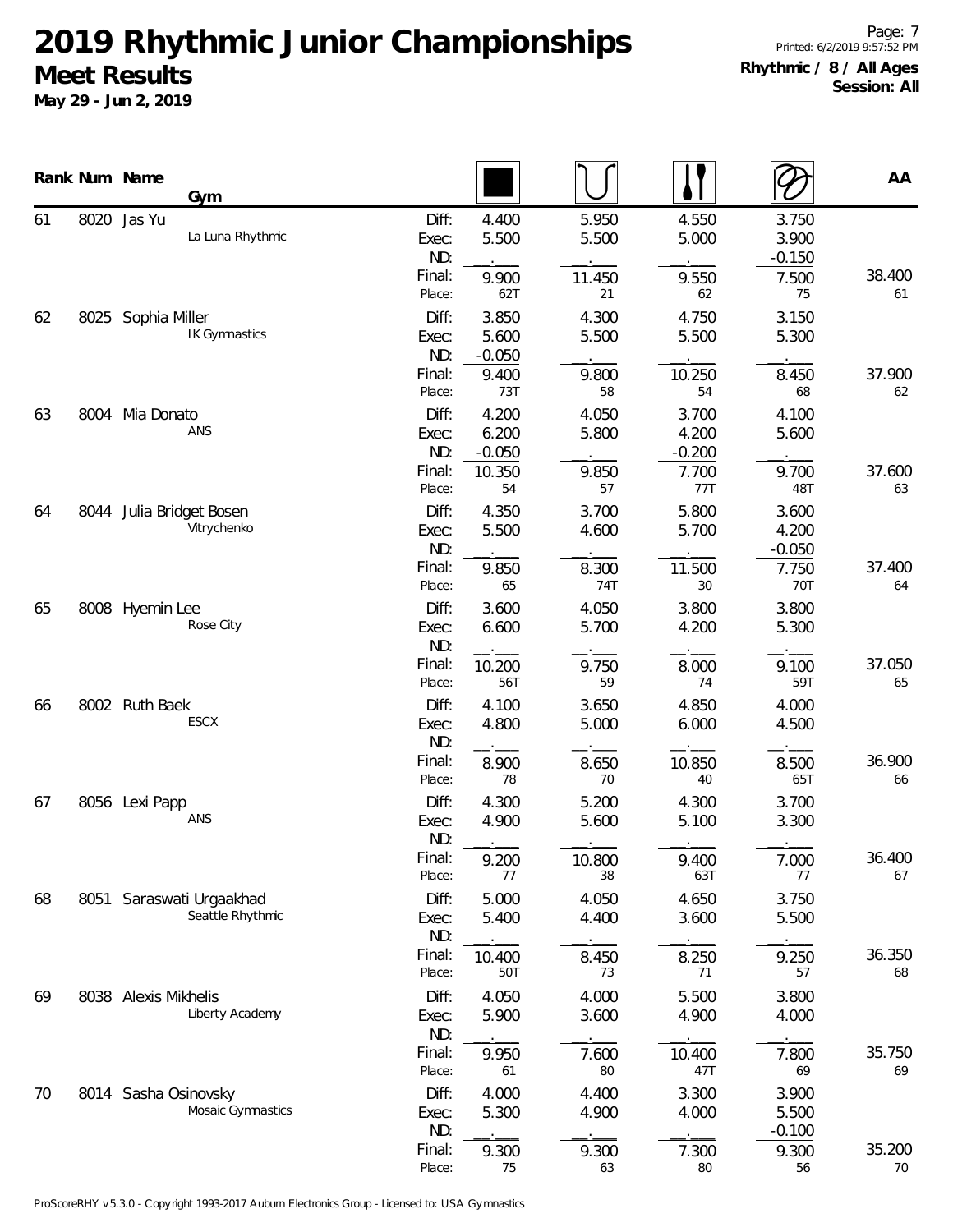|     |      | Rank Num Name<br>Gym                              |                       |                            |                |                |                            | AA            |
|-----|------|---------------------------------------------------|-----------------------|----------------------------|----------------|----------------|----------------------------|---------------|
| 71  | 8052 | Nicole Makarenko<br><b>IRG</b>                    | Diff:<br>Exec:<br>ND: | 4.300<br>5.200<br>$-0.050$ | 4.200<br>4.800 | 4.550<br>4.800 | 3.150<br>4.200             |               |
|     |      |                                                   | Final:<br>Place:      | 9.450<br>72                | 9.000<br>66    | 9.350<br>65    | 7.350<br>76                | 35.150<br>71  |
| 72  | 8079 | Dasha Cogburn<br><b>TRA</b>                       | Diff:<br>Exec:<br>ND: | 4.300<br>5.100             | 5.500<br>4.200 | 3.800<br>4.600 | 3.750<br>3.800             |               |
|     |      |                                                   | Final:<br>Place:      | 9.400<br>73T               | 9.700<br>60T   | 8.400<br>69    | 7.550<br>73T               | 35.050<br>72  |
| 73  | 8073 | Michelle Ter-Saakyants<br><b>NSR</b>              | Diff:<br>Exec:<br>ND: | 3.800<br>5.900             | 3.350<br>4.700 | 5.000<br>5.800 | 3.950<br>2.300             |               |
|     |      |                                                   | Final:<br>Place:      | 9.700<br>66                | 8.050<br>76    | 10.800<br>41T  | 6.250<br>81                | 34.800<br>73  |
| 74  |      | 8060 Veronica Kuznetsov<br>Gymnastics World       | Diff:<br>Exec:<br>ND: | 4.000<br>5.300<br>$-0.050$ | 2.600<br>4.400 | 4.400<br>5.500 | 3.600<br>5.000             |               |
|     |      |                                                   | Final:<br>Place:      | 9.250<br>76                | 7.000<br>83    | 9.900<br>58T   | 8.600<br>63                | 34.750<br>74  |
| 75  |      | 8010 Hanna Rodeck<br>ESCX                         | Diff:<br>Exec:<br>ND: | 4.100<br>5.400             | 4.700<br>3.300 | 3.900<br>4.400 | 3.550<br>4.000             |               |
|     |      |                                                   | Final:<br>Place:      | 9.500<br>69T               | 8.000<br>77T   | 8.300<br>70    | 7.550<br>73T               | 33.350<br>75  |
| 76T | 8018 | Kassandra Mazurowski<br>Sonya Flex Academy        | Diff:<br>Exec:<br>ND: | 4.100<br>5.500             | 3.800<br>5.100 | 4.000<br>3.900 | 2.900<br>4.000             |               |
|     |      |                                                   | Final:<br>Place:      | 9.600<br>67T               | 8.900<br>68    | 7.900<br>75    | 6.900<br>78                | 33.300<br>76T |
| 76T |      | 8042 Lainey Ramsier<br><b>Integrity Athletics</b> | Diff:<br>Exec:<br>ND: | 3.700<br>4.700             | 4.300<br>4.400 | 4.200<br>3.500 | 4.000<br>4.500             |               |
|     |      |                                                   | Final:<br>Place:      | 8.400<br>80                | 8.700<br>69    | 7.700<br>77T   | 8.500<br>65T               | 33.300<br>76T |
| 78  |      | 8005 Madeline Volfbeyn<br>Nova                    | Diff:<br>Exec:<br>ND: | 2.750<br>5.500             | 3.950<br>4.600 | 2.900<br>4.800 | 3.200<br>5.400<br>$-0.050$ |               |
|     |      |                                                   | Final:<br>Place:      | 8.250<br>81                | 8.550<br>71T   | 7.700<br>77T   | 8.550<br>64                | 33.050<br>78  |
| 79  | 8037 | Darya Volkov<br>Elegance Gymnastics               | Diff:<br>Exec:<br>ND: | 4.300<br>4.200             | 4.100<br>4.200 | 5.400<br>4.400 | 3.300<br>2.700             |               |
|     |      |                                                   | Final:<br>Place:      | 8.500<br>79                | 8.300<br>74T   | 9.800<br>60    | 6.000<br>82                | 32.600<br>79  |
| 80  |      | 8026 Emily Song<br>ORGDA                          | Diff:<br>Exec:<br>ND: | 4.100<br>6.300             | 4.450<br>4.100 | 3.300<br>3.600 | 3.000<br>3.700             |               |
|     |      |                                                   | Final:<br>Place:      | 10.400<br>50T              | 8.550<br>71T   | 6.900<br>81T   | 6.700<br>79                | 32.550<br>80  |